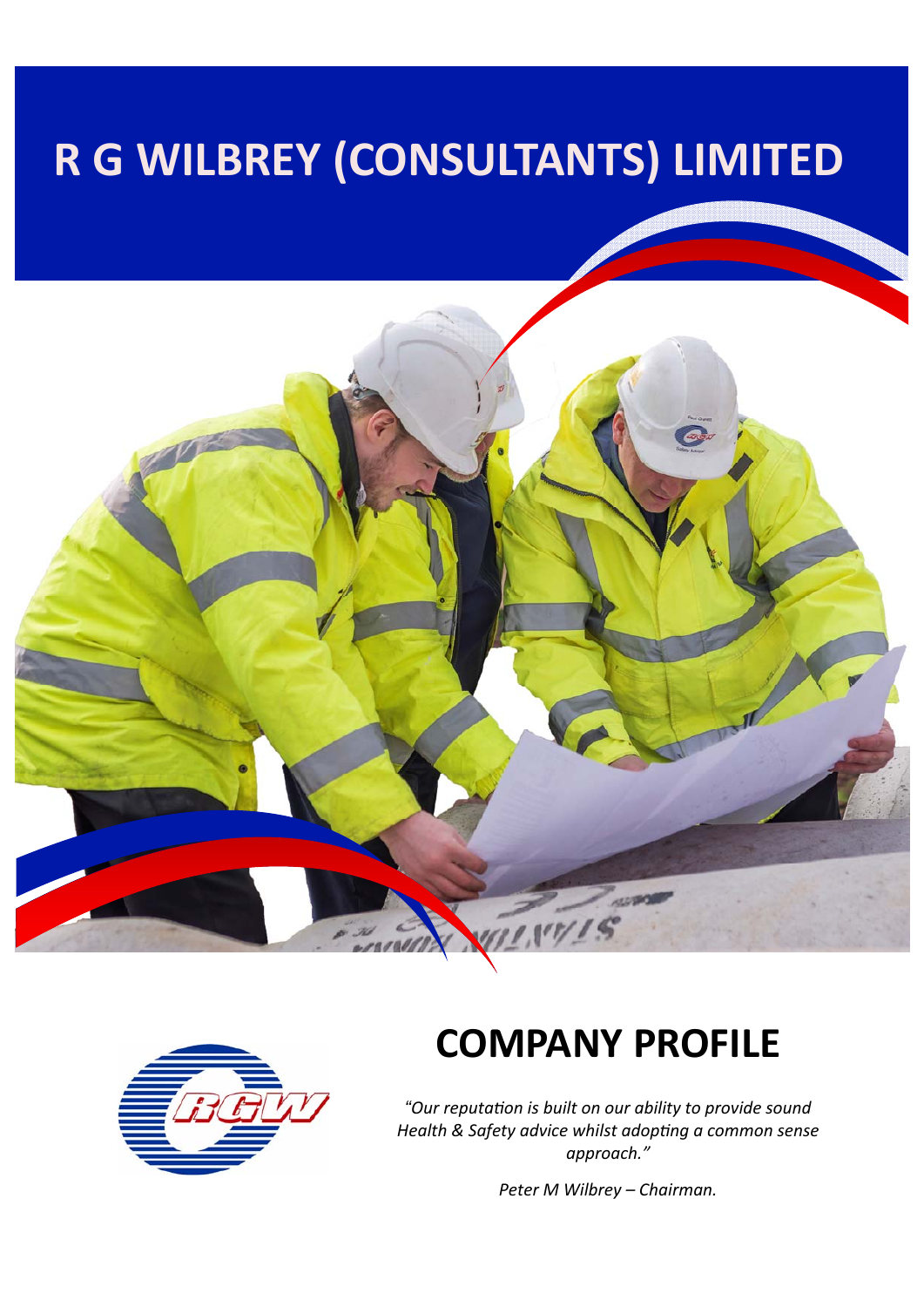

#### **VISION, MISSION AND VALUES**

**Our organisations primary aim is:** 

**"to provide our clients with meaningful methods of undertaking and managing health and safety".** 

**We will do this by:** 

**"conƟnually building on our reputaƟon to provide health and safety advice whilst de‐ livering a quality service with a common sense approach"** 



### HEAITH & SAFFTY SERVICES

A truly national company, based at its purpose built training and administration centre in the heart of the country and operating **throughout England, Scotland and Wales.** 

R G Wilbrey has been providing effective health and safety support to companies across the length and breadth of the country for over 55 years.

Working primarily in the construction and house building sector, the company is growing progressively year on year; expanding to meet the growing requirements of its clients and the growing number of businesses recognising the value of the company's professional support.

The foundations of the company were laid by the late Roy Wilbrey, he was the founder of the company, a former Factory Inspector, a Chartered Engineer, Fellow of Institution of Production Engineers and Fellow of Royal Society of Health. He always insisted that good health and safety support is far more than just hazard spotting. This philosophy is demonstrated in the company's approach to site inspections; Check - Inspect - Advise

- **CHECK** The site management team have got primary responsibility for health and safety on the site. We check they are carrying out the duties entrusted to them.
- I**NSPECT** We provide the extra pair of eyes to identify the hazards that others may have missed. A glimpse of the safety standards on site.
- **ADVISE** We don't just point out the problems but assist with solutions and any other advice the site team may need

This approach has formed the basis of our co-ordinated Health and Safety Support System and is the reason why more and more companies seek our expertise when looking for health and safety assistance.

Site inspections are just one part of the service provided for the benefit of our clients. We provide professional assistance through three specialist departments.

#### **R G WILBREY (CONSULTANTS) LIMITED**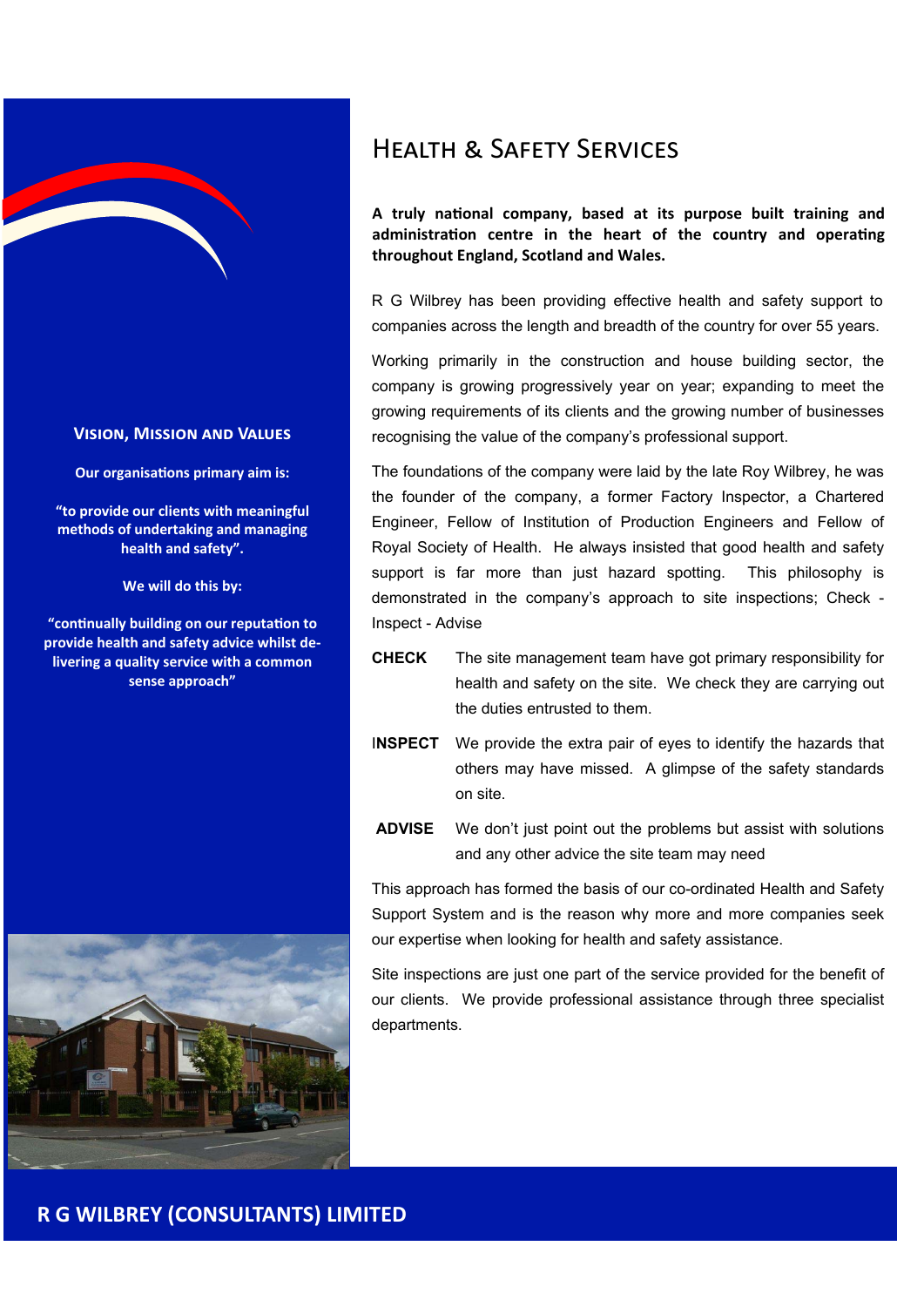

#### **SITE INSPECTION SERVICES**

Site safety visits are an integral part of our Health and Safety Management service and are carried out by experienced, professional Health and Safety Practitioners. Site safety visits are intended to fulfil three purposes:-

- Ensure the management team is carrying out its duties with regard to Health and Safety.
- Carry out a spot check of the site to identify hazards and health and safety issues. Check that site personnel are complying with health and safety procedures and that the general level of health and safety awareness is adequate.
- Provide the site team with advice on safety-related issues and assistance in planning safe working methods for future work.

#### **ACCIDENT PREVENTION & INVESTIGATION**

We operate an accident hotline during normal working hours through which we can be notified of accidents. Our trained staff gather all the necessary information from the site staff to ascertain whether the incident is notifiable and if so, by whom. In the event of a notifiable incident we will complete the interactive RIDDOR report form on your behalf.

When the accident or incident requires investigation, our staff will notify the nearest Advisor and make arrangements for that advisor to attend site. The more serious accidents need to be investigated more thoroughly. All of our advisors are trained in accident investigation techniques and are able to carry out an impartial and accurate examination of the events leading up to and relating to an accident. The Accident investigation team will undertake enquiries into those accidents they considers require specialist skills. Witness statements are taken together with photographs and copies of documents and, where necessary, re-constructions are carried out to try and determine the reasons for the accident.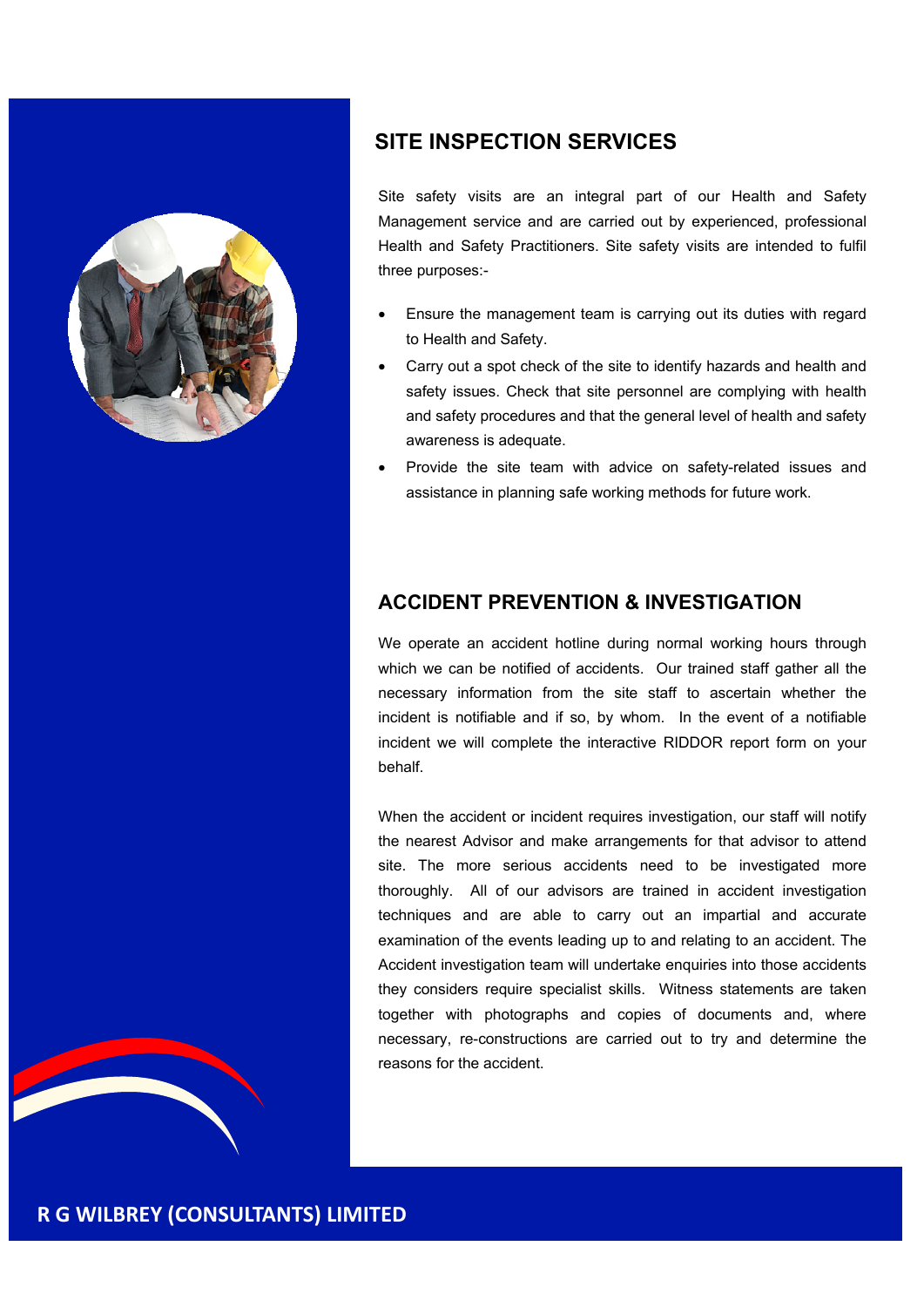

#### **TECHNICAL SERVICES**

Bringing relevant health and safety information and advice at a time when it can be most effective; prior to work commencing on site. The Construction (Design and Management) Regulations 2015 requires all members of a project team to plan, prepare and reduce risk where possible and we work with the client in design meetings, development appraisals and pre-start meetings to ensure that health and safety does not become an "add on" for the site manager to deal with and all relevant parties have sufficient information to manage risk effectively.

A further aspect of our Technical Service support is our auditing service which provides a thorough check of the effectiveness of workplaces, management safety systems and procedures.

All our Advisors are directly employed experienced health and safety practitioners who are experienced with the planning and preparation ahead of construction work commencing

Getting it right first time is the only option, getting it right early is the principle we must live by.

We are able to provide assistance with Health & Safety policies, procedures, method statements and Risk/COSHH assessments, CDM support, trade packs, ground-worker packs, accident reporting and F10 Project Notification

We can manage your documentation whether this is providing an updated version or arranging a review of the existing Health & Safety Management systems.

Our Advisors are supported by a dedicated team of administrative staff and provide our clients with immediate assistance with their Health and Safety requirements.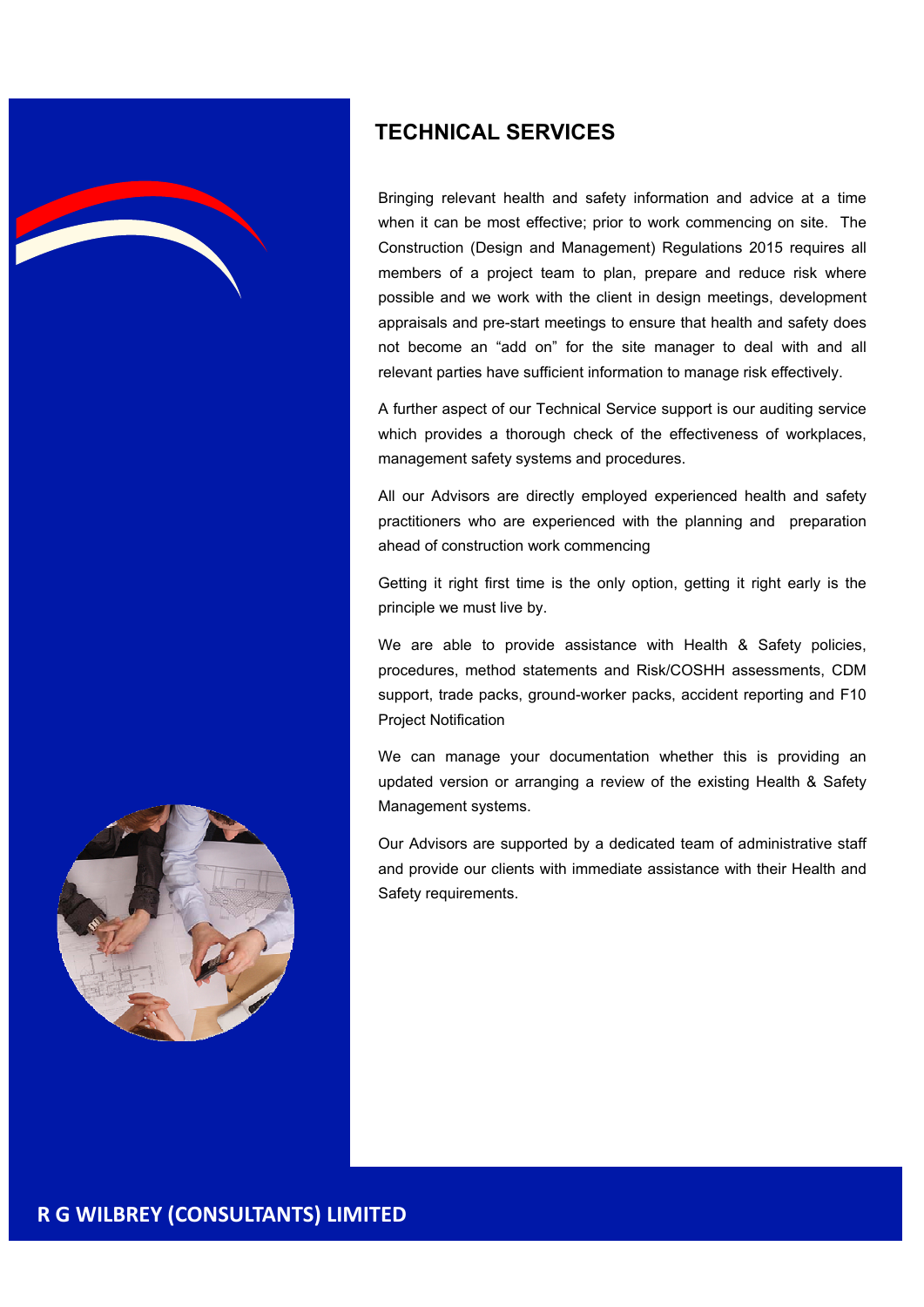

#### **HEALTH AND SAFETY RETAINER**

R G Wilbrey (Consultants) Limited enables you to comply with the requirements of Regulation 7 of the Management of Health & Safety at Work Regulations 1999 by retaining us as your "competent person". For a small monthly fee you have access to a large professional consultancy, specialising in construction health and safety, who are able to provide you with the support and information you need.

The monthly retainer fee provides the following benefits to your company:

**We would undertake** the role of "competent person" as required by regulation 7 of the Management of Health & Safety at Work Regulations 1999.

 **We can provide** advice and assistance on any health and safety related matters.

 **We would inform** you of any new or revised regulations, codes of practice, industry best practice or other statutory requirements.

 **We can give** advice on the requirements of RIDDOR in the event of an accident, dangerous occurrence or report of occupational disease or ill-health and will carry out the necessary reporting to the HSE.

 **We can assist** with responses to the HSE should you receive a prohibition notice, improvement notice or any other communication requiring a reply.

 **We can help** you to complete Health and Safety Competence questionnaires and assist in achieving SSIP (Safety Schemes In Procurement) compliance.

 **We can produce** one-off risk assessments and method statements (provided all relevant information is provided to our advisors).

 **We provide** the services of our Training and Development Manager to advise you on training issues and assist you in developing a training programme for your company.

**We can** provide an advisor to attend your office when requested (recommended annually) to discuss safety issues in general and any specific requirements you might have.

As well as the above services that are included within your retainer fee we offer additional valuable services to assist you in improving the levels of health and safety awareness and competence within your company.

These services, as detailed within this profile, are available to all retained clients as and when needed and are subject to an additional fee..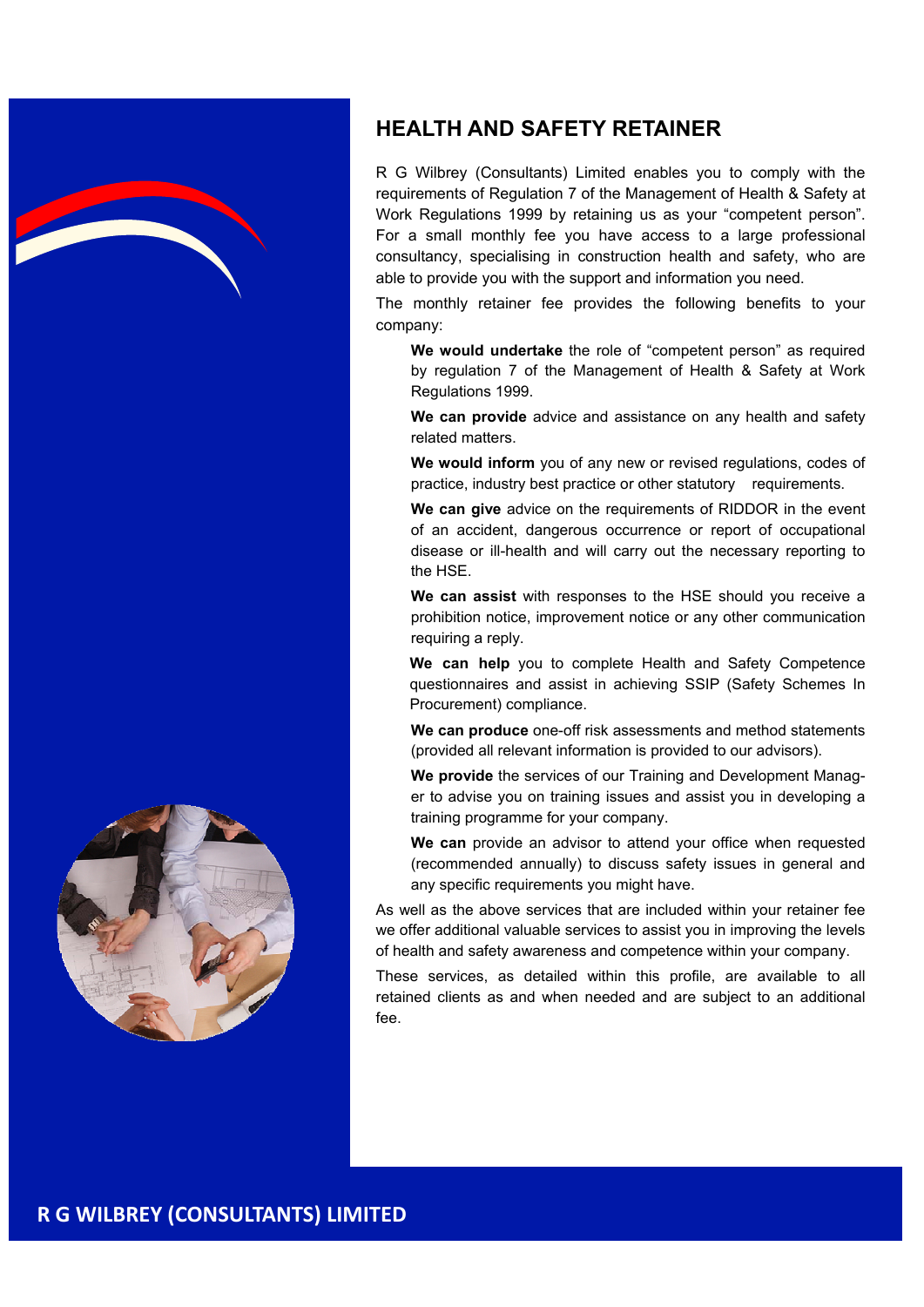

#### **TRAINING SERVICES**

We provide a wide range of training packages which includes industry recognised and accredited courses from NEBOSH, IOSH, UKATA asbestos awareness, Highfields, CSkills Site Safety Plus First Aid at Work.

With our strong links to businesses operating in many sections we are able to develop courses that are pertinent to your requirements and which we continue to review and improve

We are providing instruction for personnel at every level from directors and managers to labourers and skilled tradesmen. Many people are killed and injured each year in accidents at work and over one million people are injured and many more suffer illnesses caused by, or made worse by, their work.

Preventing accidents and ill health caused by work is a key priority for everyone at work and training your employees provides them with the competence to carry out their work safely.

Providing health and safety training helps you to:

- Demonstrate Competence when trying to win contracts.
- Prevent your employees from being injured or made ill by the work they do;
- Develop a positive health and safety culture, where safe and healthy working becomes second nature to everyone;
- Find out how you could manage health and safety better;
- Meet your legal duty to protect the health and safety of your employees.

**Our Training Centre team can help to identify the skills and knowledge needed for your employee/contractors to do their job in a safe and healthy way.**